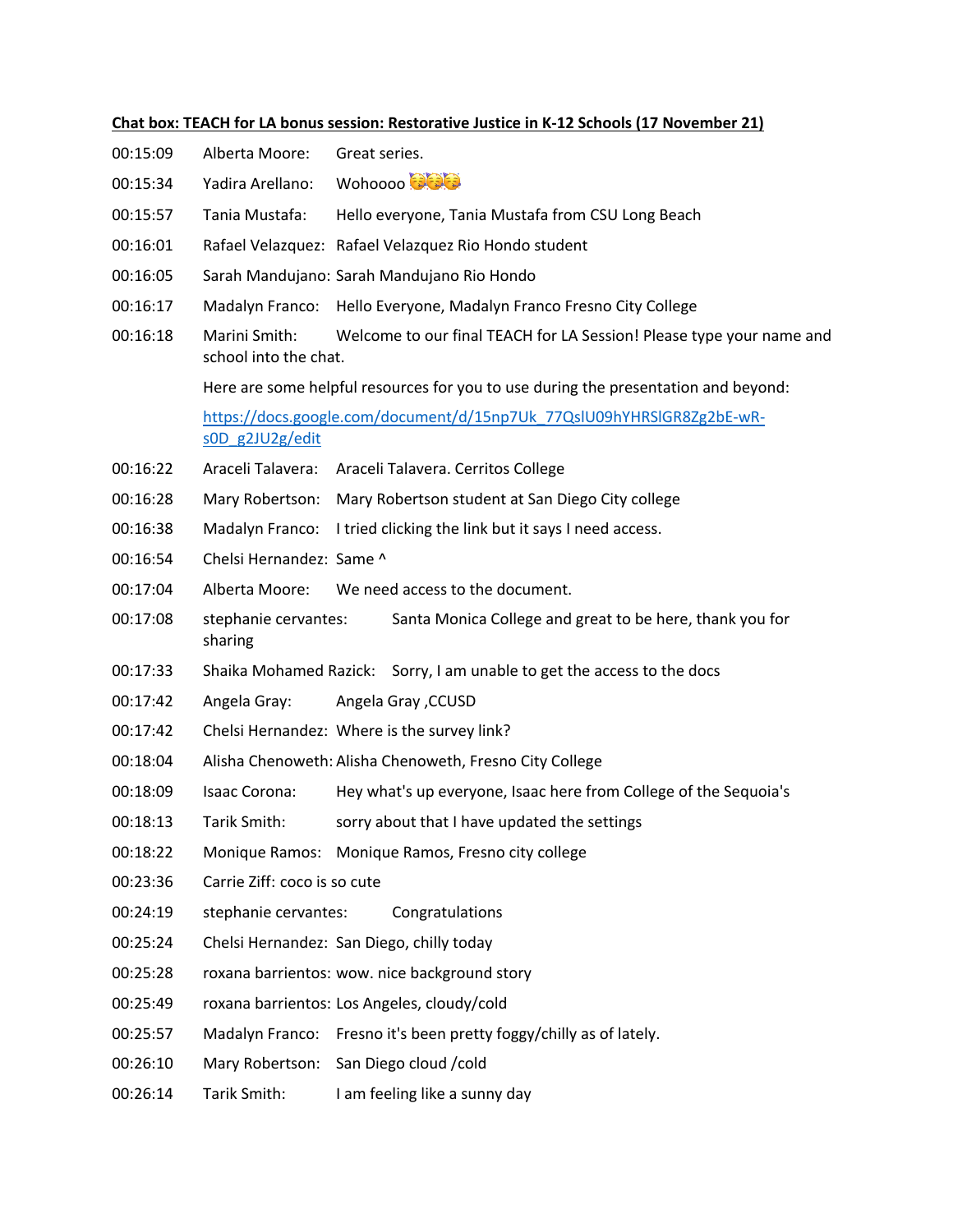- 00:26:15 Claudia Sanchez: Cloudy, cool, calm
- 00:26:15 Samantha Gallegos: Echo Park, a bit chilly, but not too bad
- 00:26:23 David Vargas: My Weather Today Is Sunny, Even Though It Is Cloudy In Chino Hills Where I AM
- 00:26:24 Hiroko Takenaka: elated
- 00:26:25 Hazel Delgado: Norwalk Calm after the storm
- 00:26:25 Destiny Pulido: LA, cold and gloomy
- 00:26:27 vanessa Ortega: carson gloomy and cold
- 00:26:27 Yadira Arellano: Hacienda Heights/ spring cloudy
- 00:26:40 Miriam Ohaji-Adiele: LA cold
- 00:26:42 Alisha Chenoweth: Fresno : overcast, gloomy and cold enough for a sweater.
- 00:26:44 Maria Ruvalcaba: Feeling like fall :)
- 00:26:48 Laura Camacho: Long Beach, cold and cozy
- 00:27:00 Leanna Romero: Nice and overcast. Aka the best weather
- 00:27:00 Madalyn Franco: Feel like summer, exciting.
- 00:27:02 Shaika Mohamed Razick: Lomita is cloudy and cool. Sort of dull.
- 00:27:03 Tasia Hines: LA cozy
- 00:27:17 Alberta Moore: Feeling crisp fall regenerative.
- 00:27:25 Karen Aguirre: LA cold and cloudy but pretty sunset
- 00:27:29 Araceli Talavera: Cold and exciting
- 00:27:34 Carol: Beautiful, chilly, fall day in South LA, love the flowers.
- 00:27:37 Carrie Ziff: earlier it felt like thunderstorm but now it is sunny
- 00:27:41 Januario Escutia: South Gate, cloudy.
- 00:30:58 Daphne Pacheco: daphne pacheco rio hondo college
- 00:31:27 Christy Whalen: Christy Whalen, Mt. Sac
- 00:34:56 Yadira Arellano: Wow!!!!!
- 00:35:56 Christy Whalen: How there is no happiness as a teenager. There is so much stress.
- 00:36:42 Destiny Pulido: Very powerful video, it is important to know we aren't alone. Especially as a teenager and a young adult, it is important to have someone there to tell us it is okay and that there is always help around the corner.
- 00:36:43 Karen Aguirre: Yes Christy in high school everything is sort of rushed to the SAT to which school are you applying
- 00:36:43 Maria Ruvalcaba: Everyone needs to connect <3 its in our human nature to experience from each other.
- 00:37:00 Chelsi Hernandez: I love their positive outlook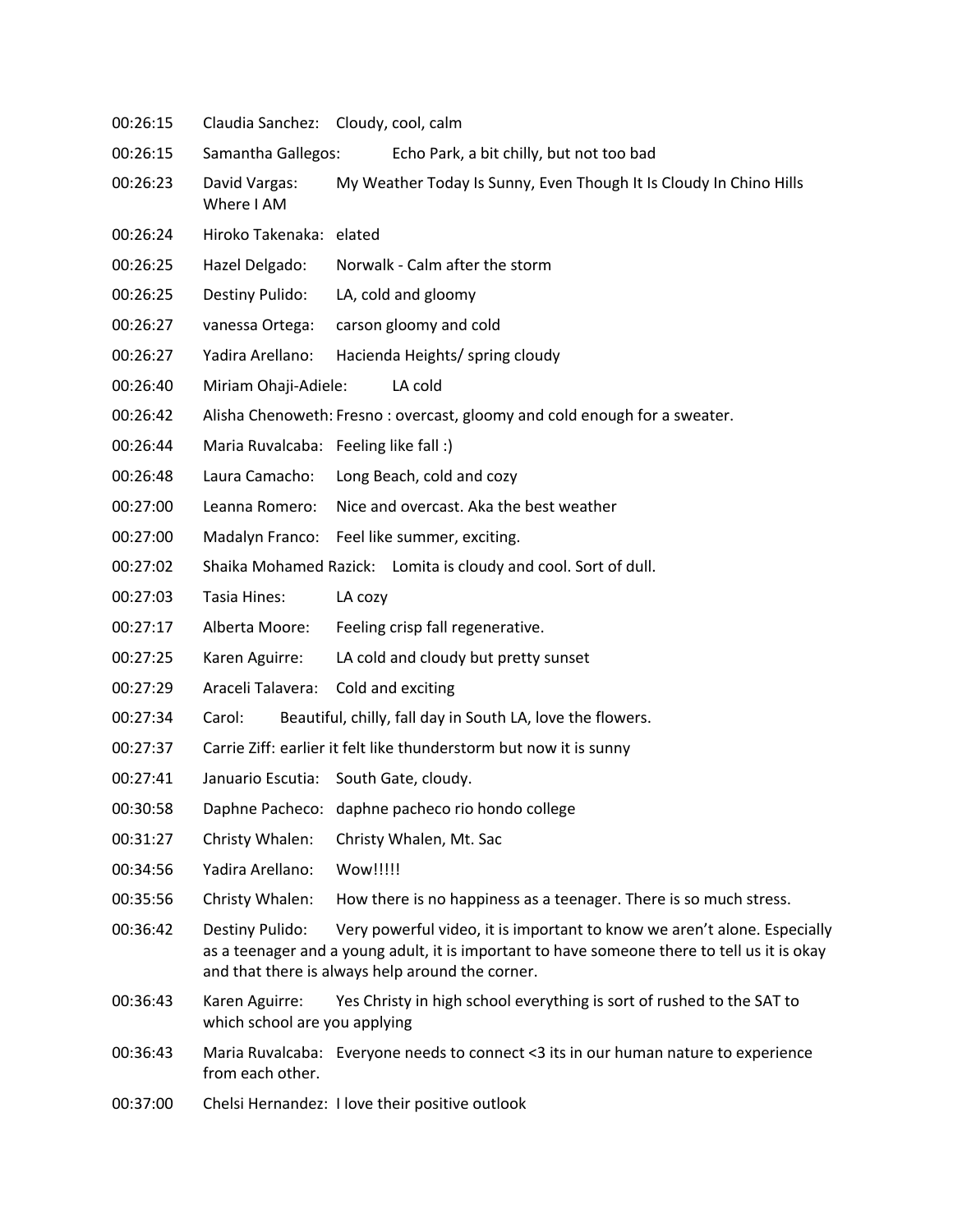- 00:37:40 David Vargas: How Many Teenagers In This Meeting
- 00:37:43 Yadira Arellano: Yessss @Destiny
- 00:37:45 Brenda Saldana: Is great to have this spaces where students can share their feelings
- 00:37:57 Hazel Delgado: It reminded me of the Freedom Writers
- 00:38:03 Laura Camacho: Sometimes as grown ups we don't believe young kids can be stressed or going through rough times because as a society we believe they are too young and have no worries
- 00:38:06 Araceli Talavera: Emotional
- 00:38:22 Claudia Sanchez: The importance of connecting to students at the human level can definitely make a difference I. Education- it seems like the social emotional gets left out of education after I elementary and it's so needed as that emotional being changes through school years.
- 00:38:50 Shaika Mohamed Razick: It is a great video which shows the deeper thoughts of teenagers. This video represents the significance of giving space and listening to their inner thoughts and mind. Because sometimes teenage stage is tough and sometimes confused state of mind. So it is really important to give space to listen to them, support and encourage them.
- 00:39:19 Marini Smith: Here are some helpful resources for you to use during the presentation and beyond:

https://docs.google.com/document/d/15np7Uk\_77QslU09hYHRSlGR8Zg2bE-wRs0D\_g2JU2g/edit

- 00:40:17 vanessa Ortega: thank you
- 00:43:04 Christy Whalen: My school is utilizing PBIS this year. I love it!!
- 00:43:58 Marini Smith: That's great, Christy! I'm glad you are able to see PBIS is action.
- 00:44:39 Heba Ghaly: Thanks
- 00:45:19 Shaika Mohamed Razick: Will the restorative strategies or practices work with elementary grades?
- 00:46:57 Claudia Sanchez: Reminds me of the work of Bruce Perez with the trauma informed
- 00:47:06 Claudia Sanchez: \*Perey
- 00:50:40 Alberta Moore: Seeing kids interact with the teachers was very positive.
- 00:52:27 Marini Smith: How Restorative Am I\_.pdf

Breakout rooms of 3 to 4 for participants to share about how restorative they are

- 00:53:16 Tarik Smith: https://drive.google.com/file/d/17UO1IvejlumBhhLXUVVzwbwUd97cdLXr/view?usp=sharin g
- 00:53:45 Tyrese Mckie: Tyrese Mckie (LA community advocate/parent)—Mentor the Motivated— tyresemckie76@gmail
- 00:54:37 Tarik Smith: Hello Tyrese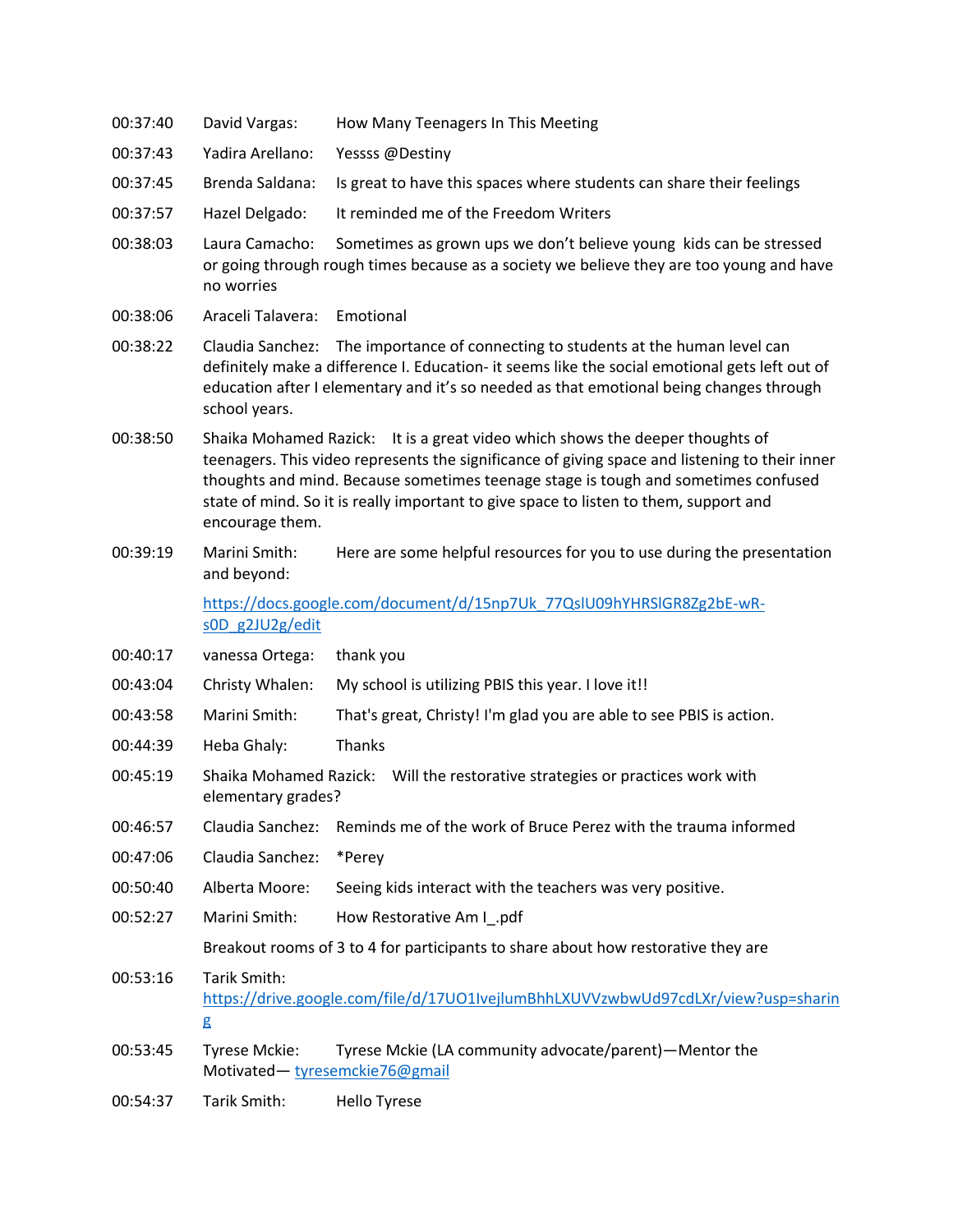| 00:55:21 | Norma Bugarin:                                                                                                                                        | Hi                                                                                                                                                        |
|----------|-------------------------------------------------------------------------------------------------------------------------------------------------------|-----------------------------------------------------------------------------------------------------------------------------------------------------------|
| 00:59:13 | Brenda Saldana:                                                                                                                                       | I am back,, I got kick out from the meeting sorry                                                                                                         |
| 00:59:30 | Norma Bugarin:                                                                                                                                        | Me too.                                                                                                                                                   |
| 00:59:37 | Norma Bugarin:                                                                                                                                        | sorry                                                                                                                                                     |
| 01:04:34 | Destiny Pulido:                                                                                                                                       | Is there a link to the survey that was talked about earlier?                                                                                              |
| 01:05:21 | Marini Smith:                                                                                                                                         | Exit ticket: Slide 45                                                                                                                                     |
|          | https://docs.google.com/forms/d/e/1FAIpQLScQjtqRZAd5u6x71ZarLH-<br>a6DB5dm6na38oKhlVsJi8-aSRtg/viewform                                               |                                                                                                                                                           |
| 01:05:30 | Claudia Sanchez:<br>This is great to hear programs like these are actually happening- it gives<br>me hope for the future. Thank you for sharing this. |                                                                                                                                                           |
| 01:05:31 | Destiny Pulido:                                                                                                                                       | Thank you!                                                                                                                                                |
| 01:05:48 | Marini Smith:<br>it out again.                                                                                                                        | Destiny, the link was emailed by Renee Marshall. I'm sure she will send                                                                                   |
| 01:05:51 | vanessa Ortega:                                                                                                                                       | I love that idea                                                                                                                                          |
| 01:05:56 | Yadira Arellano:                                                                                                                                      | <b>Yess Agreed</b>                                                                                                                                        |
| 01:06:06 | Yadira Arellano:                                                                                                                                      | A dialogue with no phones!                                                                                                                                |
| 01:06:12 | Mary Robertson:                                                                                                                                       | Thank You for all information I learned a lot today                                                                                                       |
| 01:06:18 | Marini Smith:<br>Destiny, that is a different link I put in the chat. The link I just added is<br>for this presentation, specifically.                |                                                                                                                                                           |
| 01:06:20 | Norma Bugarin:                                                                                                                                        | yes I agree                                                                                                                                               |
| 01:07:00 | Alberta Moore:                                                                                                                                        | I loved the circle.                                                                                                                                       |
| 01:07:07 | Marini Smith:                                                                                                                                         | Thanks, everyone!                                                                                                                                         |
| 01:07:22 | Norma Bugarin:                                                                                                                                        | Thanks for all information. Thank you so much.                                                                                                            |
| 01:07:27 | Marini Smith:                                                                                                                                         | Please complete the exit ticket at the link below:                                                                                                        |
|          | https://docs.google.com/forms/d/e/1FAIpQLScQjtqRZAd5u6x71ZarLH-<br>a6DB5dm6na38oKhlVsJi8-aSRtg/viewform                                               |                                                                                                                                                           |
| 01:08:05 | Marini Smith:<br>and beyond:                                                                                                                          | Here are some helpful resources for you to use during the presentation                                                                                    |
|          | sOD g2JU2g/edit                                                                                                                                       | https://docs.google.com/document/d/15np7Uk 77QsIU09hYHRSIGR8Zg2bE-wR-                                                                                     |
| 01:09:41 |                                                                                                                                                       | Chelsi Hernandez: Thank you!!! So much                                                                                                                    |
| 01:09:57 |                                                                                                                                                       | Claudia Sanchez: Thank you so much for this session, this is making work and I'm happy<br>to be learning and continued to be inspired by your great work! |
| 01:10:09 |                                                                                                                                                       | Shaika Mohamed Razick: Thank you! It was a great conference.                                                                                              |
| 01:10:15 | Terry Jones:                                                                                                                                          | excellent presentation                                                                                                                                    |
| 01:10:20 | Maria T Gonzalez Lopez:                                                                                                                               | Thank you for this amazing presentation                                                                                                                   |